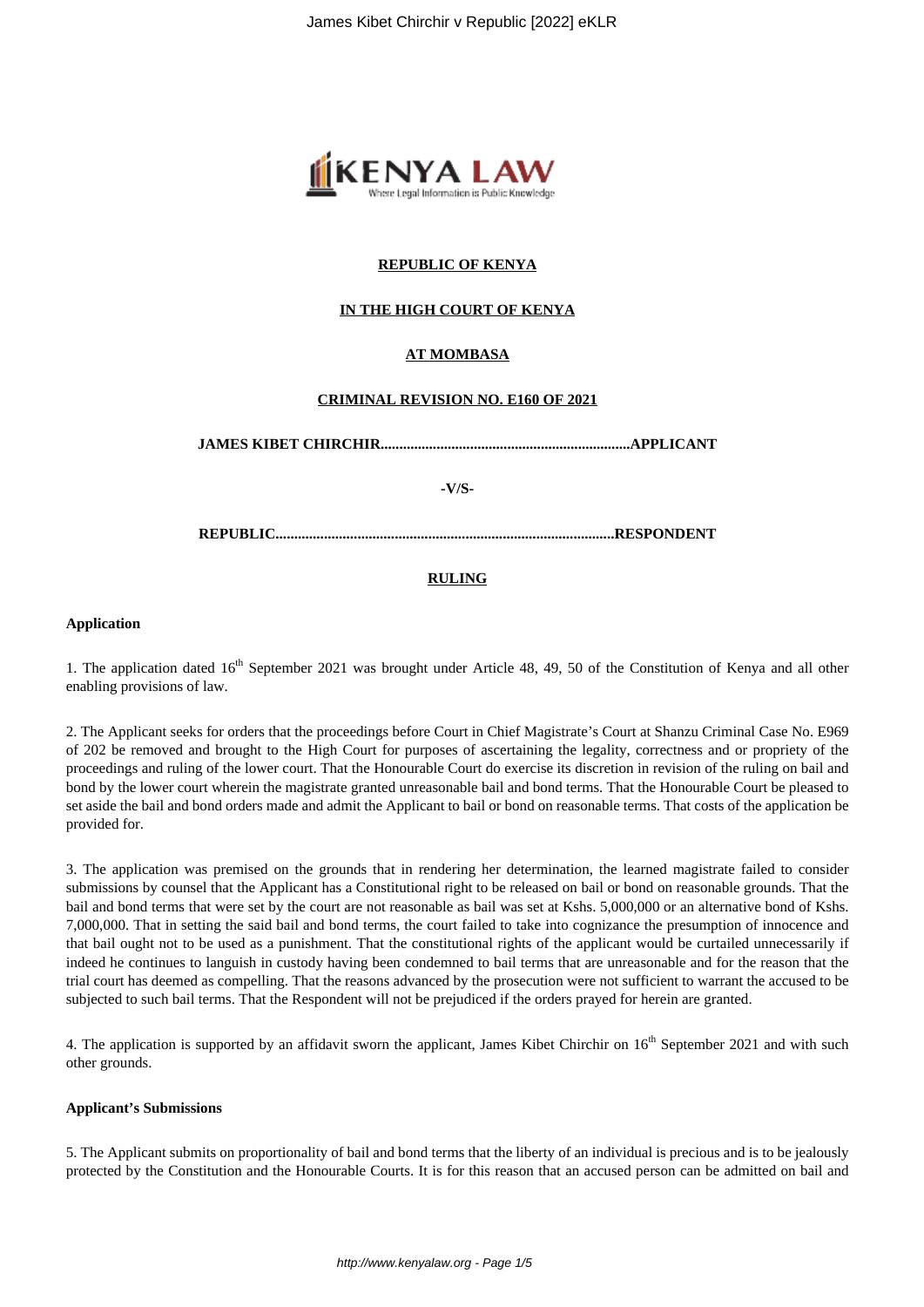bond. However, the same has to be commensurate to the prevailing circumstances and not exorbitant or send a message of it being punitive as it would offend the constitutional principle of presumption of innocence. The Applicant submitted by citing the case of *Republic v Robert Zippor Nzilu*, Criminal Case No. 4 of 2018. The Applicant submits that it is trite law that granting bail entails the striking of a balance of proportionality in considering the rights of the applicant who is presumed innocent on the one hand and the public interest on the other. The cornerstone of the justice system is that no one should be punished without the benefit of due process. Incarceration before trial, when the outcome of the case is yet to be determined, cuts against this principle. The terms as set are indeed high by any measure or standard and indeed the same can easily be misconstrued as a punishment. The Applicant further submits that it is the accused person's averment that upon requesting for financial assistance from friends and family, the family has raised an amount of Kshs. 300,000. The family can alternatively avail a parcel of land that is estimated to be worth Kshs. 500,000 as bond.

6. The Applicant submits that bond terms should not be seen to defeat the sacred doctrine of presumption of innocence. The Applicant submits that in setting the said bail and bond terms as such, the Honourable Court failed to take into cognizance the presumption of innocence and that bail ought not to be used as a punishment but rather as a means to secure the accused person's attendance in court. The Applicant submits that it is trite law that an accused person is simply an accused person and the presumption only shifts upon being adjudged guilty by the court or at the earliest and arguably upon being found to have a case to answer. The Applicant submits that he is a man of meagre means and the amounts set as bail have occasioned him hardship as he is not able to afford to raise them. To such an extent, the Applicant submits that the bail justice or terms set are discriminatory in nature based on the financial status as the same will imply that bail and/or bond is a remedy only available to the rich. The Applicant submits that he is quite elderly and sickly and his continued incarceration is detrimental to his health. The same could even lead to fatality and in essence defeat the very hope of the accused person having his day in court and a chance to prove his innocence.

7. The Applicant further submits to the above that he has shown, undertaken and committed that if granted bail on such reasonable terms as indicated, he will diligently and religiously attend court without failure at all material times, he will not interfere with the investigation or any of the witnesses, he has and will maintain his known place of aboard and he is not a flight risk, and he has no known history of absconding bail at all. The Applicant submits that he is willing to abide by any other terms that this Honourable Court may place as it deems just in the circumstances. That his continued stay in custody not only unfairly subjects him to further severe hardship and anxiety not only to him as an individual but to his young family by extension together with his elderly parents, being the sole breadwinner in his family and his extended family as well. The Applicant submits that the State has not alleged or adduced any evidence that the accused person is at risk in subjecting himself to the jurisdiction of this court or he pauses as a risk of interfering with witnesses or faces risk as to his own safety to life and security or that his detention is for the preservation of public order and security of the state. The Applicant submits that with respect to a decision on bail, the court is required to observe the statutory injunction in Section 123 (2) of the Criminal Procedure Code whose rationale is elaborated in the Criminal Procedure Benchbook, 2018 para. 109 at p.52 while dealing with minor offences. In addition, the Bail and Bond Policy Guidelines at p.9 paragraph 3.1 (d) underpins the right to reasonable bail and bond terms.

8. The Applicant submits that the value or amounts or nature of the charge ought not by itself be the guiding factor on a determination of the bond or bail terms. The Applicant submits that the courts in Kenya have rendered themselves severally on this issue, that Justice Odunga quoted with certainty and great approval the case of *Republic v Danstan Mgunya & Another* [2010] eKLR, while rendering himself in his ruling in the case of *Republic v Danford Kabage Mwangi* HCC No. 8 of 2016 at paragraph 14. The Applicant further cited the case of *Ramadhan Iddi Ramadhan & 5 Others v Republic* [2019] eKLR. The Applicant submits cited the Eighth amendment of the American Constitution which prohibits the use of excessive bail, the Supreme Court of the United States of America in the case of *Stack v Boyle* U.S. 1.3.1951. In the case of *Bearden v Georgia* 461 U.S. 660. 672-73 1983 *Griffin v Illinois* 351 U.S. 12 19 1956 it has been reaffirmed that there can be no equal justice where the trial a man gets depends on the amount of money he has. The Applicant submits by drawing attention to a report by professor Friedland on Detention before trial, a study of criminal cases tried in Toronto magistrate's courts, Toronto Press 1965.

9. The Applicant submits to the above that the essence of a trial is to ensure fairness as evidence is produced to demonstrate reasonable suspicion before the accused is accorded the opportunity to give an account thereby protecting the presumption of innocence. The doctrine of presumption of innocence is a fundamental component of a fair trial in any criminal justice process and is indeed a right protected under Article 50(2)(a) of the Constitution.

10. The Applicant submits court's powers of revision that taking into consideration the facts and circumstances of the case, this court has the power to review this case and the standards of review and supervisory jurisdiction in terms of Article 165(6)(7) of the Constitution and Section 362 of the Criminal Procedure Code in the case of *Mwangi v Wambugu* [1984] KLR at 453 where the court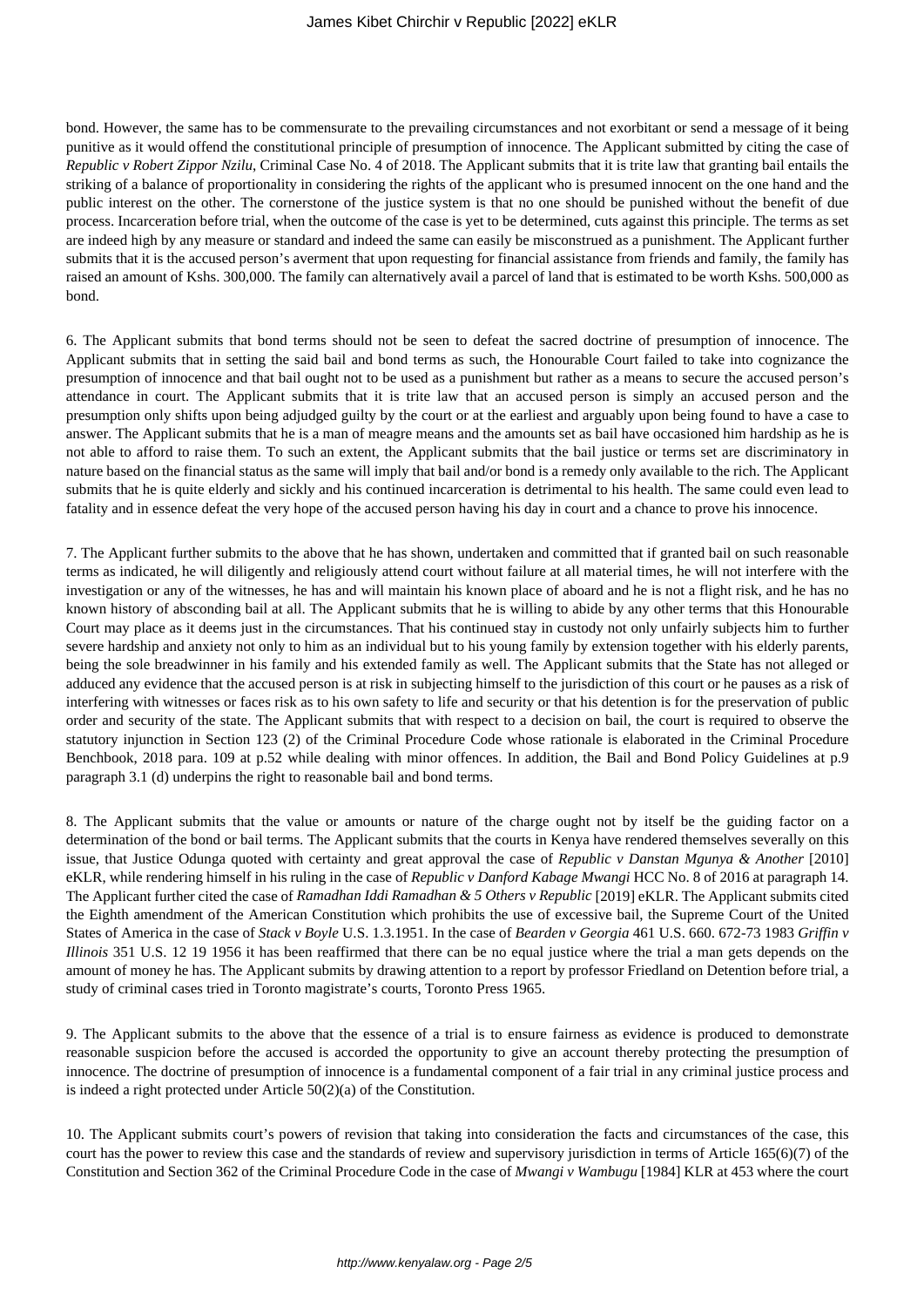held on the jurisdiction of an appellate court over the decision made by the trial court. Applicant further submits that he is aggrieved due to the grant of excessive bail terms inconsistent with the laid down principles under the constitution and the Criminal Procedure Code. The Applicant submits that the impugned ruling ought to be interfered with on grounds of being punitive, excessive and unconscionable in the circumstances of the case facing the applicant.

11. The Applicant submits in conclusion that the bail conditions as set should not be equated with punishment against the offender for committing an offence yet to be proved by the prosecution. The Applicant further submitted that the amount of Kshs. 300,000 as sought by the accused person will be reasonable and a sufficient amount to secure his attendance.

## **Analysis and Determination**

12. The High Court is vested with Revisionary powers under **Article 165** of the **Constitution** which provides that:-

**(6) The High Court has supervisory jurisdiction over the subordinate courts and over any person, body or authority exercising a judicial or quasi-judicial function, but not over a superior court.**

**(7) For the purposes of clause (6), the High Court may call for the record of any proceedings before any subordinate court or person, body or authority referred to in clause (6), and may make any order or give any direction it considers appropriate to ensure the fair administration of justice.**

13. Further, **Section 362** of the **Criminal Procedure Code Cap 75** provides as follows:-

**"Power of the High Court to Call for Records:**

## **The High Court may call for and examine the record of any criminal proceedings before any subordinate court for the purpose of satisfying itself as to the correctness, legality or propriety of any finding, sentence or order recorded or passed and as to the regularity of any proceedings of any such subordinate court."**

14. From the foregoing, this court has considered the nature of the charges and materials canvassed in respect to the application herein. The cardinal consideration in granting bail/bond is to ensure that the accused person avails himself in court whenever he is required. Additionally, the bail/bond terms must not be pegged on the amount stated in the charge sheet alone but on the consideration that the accused person is presumed innocent until proven guilty, and reasonable bail terms where no compelling reasons have been given.

15. This court agrees with the Applicant's position on the presumption of his innocence until he is proven guilty in respect to being granted reasonable bail/bond terms. Article 50(2)(a) of the Constitution of Kenya provides that:-

## **'Every accused person has the right to a fair trial, which includes the right to be presumed innocent until the contrary is proved.'**

16. The Applicant submitted on the one hand that he is a man of meagre means and the amounts set as bail have occasioned him hardship as he is not able to afford to raise them, he is quite elderly and sickly and his continued incarceration is detrimental to his health, that his continued stay in custody not only unfairly subjects him to further severe hardship and anxiety to him, his young family and his elderly parents, being the sole breadwinner in his family. On the other hand, the Applicant submitted that the State has not alleged or adduced any evidence that the accused person is at risk in subjecting himself to the jurisdiction of the court, pauses as a risk of interfering with witnesses, faces risk as to his own safety to life and security, or that his detention is for the preservation of public order and security of the state.

17. The **Bail and Bond Policy Guidelines** at **page 9 paragraph 3.1. (d)** underpins the right to reasonable Bail and Bond terms as follows:-

#### **d) "Right to Reasonable Bail and Bond Terms:**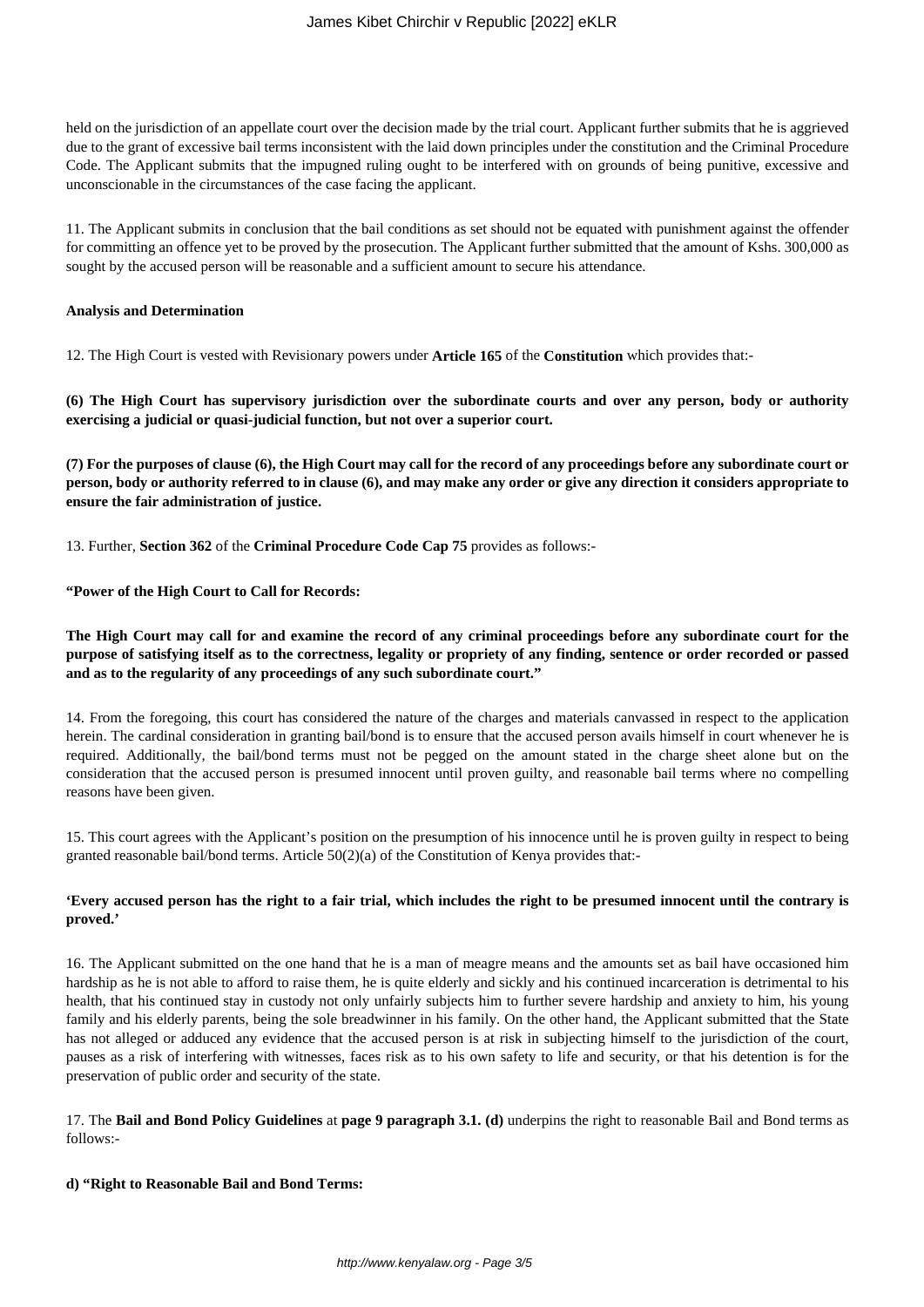**Bail or bond amounts and conditions shall be reasonable, given the importance of the right to liberty and the presumption of innocence. This means that bail or bond amounts and conditions shall be no more than is necessary to guarantee the appearance of an accused person for trial. Accordingly, bail or bond amounts should not be excessive, that is, they should not be far greater than is necessary to guarantee that the accused person will appear for his or her trial.**

**Conversely, bail or bond amounts should not be so low that the accused person would be enticed into forfeiting the bail or bond amount and fleeing. Secondly, bail or bond conditions should be appropriate to the offence committed and take into account the personal circumstances of the accused person. In the circumstances, what is reasonable will be determined by reference to the facts and circumstances prevailing in each case."**

#### 18. In *Andrew Young Otieno v Republic* **(2017) eKLR,** it was held:-

**"This court agrees with the Applicant that the purpose of imposing bond terms is to secure the attendance of the accused before the court during trial. The terms imposed by the trial court should not be such that it amounts to a denial of the constitutional right of the accused to be released on bail pending trial. The trial court must consider the circumstances of each accused when determining bond terms to be imposed. In the present application, it was clear to this court that the Applicant was unable to raise the bond terms to be imposed by the trial magistrate. He has been in remand custody for a period of over two years."**

19. The Appellant submitted that upon requesting for financial assistance from friends and family, the family has raised an amount of Kshs. 300,000. The family can alternatively avail a parcel of land that is estimated to be worth Kshs. 500,000 as bond. However, the court must ensure that the bail/bond terms must not be so low an amount that would make it easy for the accused to abscond court. This court finds that the bail and bond terms set by the trial court at Kshs. 5,000,000/= for the former and Kshs.7,000,000/= for the latter were not reasonable and amounted to denial of bail or bond to the accused.

20. In conclusion, this court allows the application herein by setting aside orders of the trial court and substituting the same with the following orders:-

The accused person may be released on bond of Kshs. 1,200,000/= with a surety of a similar amount. In the alternative, cash bail of Kshs. 600,000/= with a guarantor to deposit a copy of ID, 2 passport photos and a written undertaking that they will avail the accused in court as and when required to attend.

Orders accordingly.

# **DATED, SIGNED AND DELIVERED IN OPEN COURT/ONLINE THROUGH MS TEAMS, THIS 13TH DAY OF JANUARY 2022**

## **HON. LADY JUSTICE A. ONG'INJO**

**JUDGE**

## **In the presence of:-**

Ogwel- Court Assistant

Mr. Mulamula for Respondent

Mr. Okatch for the Applicant

## **HON. LADY JUSTICE A. ONG'INJO**